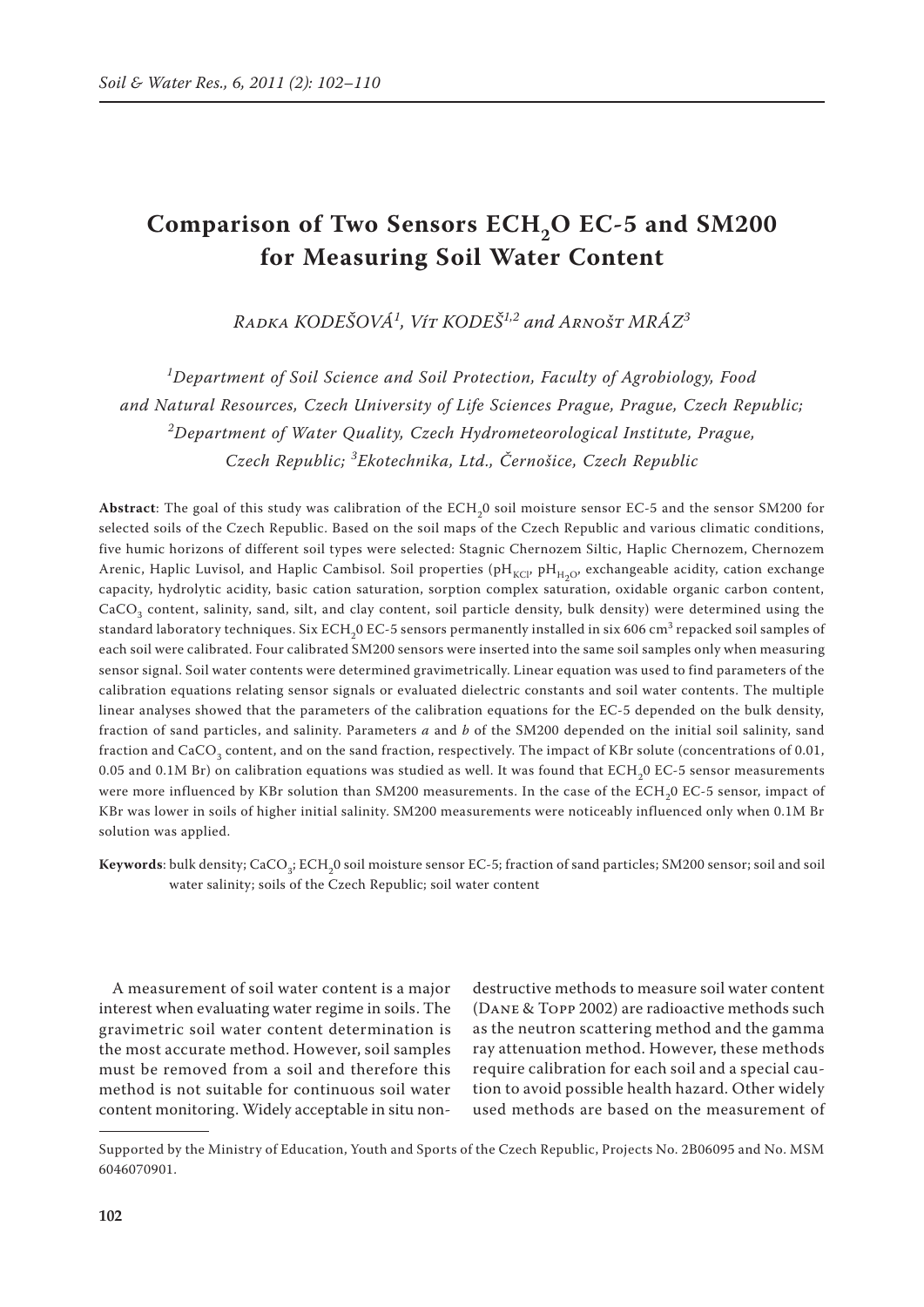the dielectric constant of the media using different principles such as: capacitance, frequency domain reflectometry, time domain reflectometry and time domain transmission. Overview of various methods, theories and applications were given among others by NOBORIO (2001), FRIEDMAN (2005) and WRAITH *et al*. (2005). Dielectric sensors are relatively easy to use, but they require calibration for each soil and sometime also for each sensor, as well. Measurements may be also impacted by soil water salinity and temperature. Sensors vary in size, accuracy and price depending not only on applied methodology but also on their expected application.

The goal of this study was: (a) to calibrate two sensors ECH2O EC-5 and SM200 for five representative agricultural soils in the Czech Republic, (b) to characterize impact of soil physical and chemical properties on calibration parameters and (c) to test impact of soil water salinity (KBr solution) on the calibration data.

### **MATERIAL AND METHODS**

## Sensor ECH<sub>2</sub>0 EC-5

The EC-5 sensor determines volumetric soil water content, θ, via measurement of the dielectric constant of the media using capacitance/frequency domain technology. The EC-5 is one of the ECH<sub>2</sub>O sensors (EC-10, EC-20, 10HS, 5TE, 5TM) produced by Decagon Devices, Inc. (Anonymous 2010a, b, c, d). The sensor uses a 70 MHz frequency (compare to older sensors EC-10, EC-20), which, according to the sensor producer, minimizes salinity and textural effects, making the EC-5 accurate in almost any soil. The EC-5 sensor is described in detail in the sensor manual (Anonymous 2010a). Dimensions of the sensors are 8.9 (5 cm is an active part)  $\times$  $1.8 \times 0.7$  cm. Measured soil water content range is 0–1 cm<sup>3</sup>/cm<sup>3</sup>. Accuracy is  $\pm$  0.03 cm<sup>3</sup>/cm<sup>3</sup> for most mineral soils up to 800 mS/m and  $\pm$  0.01–0.02 cm<sup>3</sup> per cm<sup>3</sup> with soil specific calibration. Resolution is  $0.001 \text{ cm}^3/\text{cm}^3$  for mineral soil.

The volumetric soil water content,  $\theta$  (cm<sup>3</sup>/cm<sup>3</sup>), is obtained from the linear relationship between the measured signal, *X*, and the volumetric soil water content. Measured signal depends on reading devices. The non-decagon dataloggers measure voltage (mV). Decagon devices measure RAW values ( $mV = 0.61$  RAW) to increase the resolution of the sensors output.

$$
\theta = aX + b \tag{1}
$$

where:

 $a, b$  – calibration parameters, which are specific for each soil

Factory provides calibrations for mineral soils and potting soils (Table 1).

Since the EC-5 is a low cost individual sensor, it is widely used and tested. Sensors were previously tested for instance by KIZITO *et al.* (2008), Sakaki *et al*. (2008), Parsons and Bandaranayake (2009), Saito *et al*. (2009), Francesca *et al*. (2010), and Rosenbaum *et al*. (2010). However, low interest has been paid to soil water solution impact on measured values except to Persons and BANDARANAYAKE (2009), which studied sensor sensitivity on fertilizer-induced salinity. They documented that the EC-5 was not sensitive to applied salinity.

#### **Sensor SM200**

The sensor SM200 (Delta-T Devices Ltd.) is a frequency domain reflectometry probe. Sensor measures soil dielectric with a 100 MHz waveform. The sensor is described in detail in manual (Anonymous 2006). The sensor consists of the durable plastic body (the length of 6.7 cm and diameter of 4 cm) and two stainless steel rods (length of 5.1 cm, diameter of 0.25 cm). Measured soil water content range is  $0-0.60 \text{ cm}^3/\text{cm}^3$ . Accuracy is  $\pm$  0.03 cm<sup>3</sup>/cm<sup>3</sup> for  $\theta$  from 0 to  $0.4 \text{ cm}^3/\text{cm}^3$  and  $\pm 0.05 \text{ cm}^3/\text{cm}^3$  for θ from 4 to  $0.6 \text{ cm}^3/\text{cm}^3$  for most mineral soils with soil specific calibration. Salinity and temperature instability are according producer designed out, and have limited effects.

Table 1. Parameters of the calibration equations supplied by Decagon Devices Inc. for the ECH<sub>2</sub>0 sensor EC-5 and Decagon datalogger or ECH<sub>2</sub>0 Check reading device, and non-Decagon dataloggers

|                                                                        |                        | Parameters of the calibration equations |  |
|------------------------------------------------------------------------|------------------------|-----------------------------------------|--|
| Material                                                               | Decagon<br>dataloggers | non-Decagon<br>datalogers               |  |
|                                                                        | a                      | a                                       |  |
| Mineral soils $8.5 \times 10^{-4}$ -0.480 $11.9 \times 10^{-4}$ -0.401 |                        |                                         |  |
| Potting soil $7.2 \times 10^{-4}$ -0.393 $10.3 \times 10^{-4}$ -0.334  |                        |                                         |  |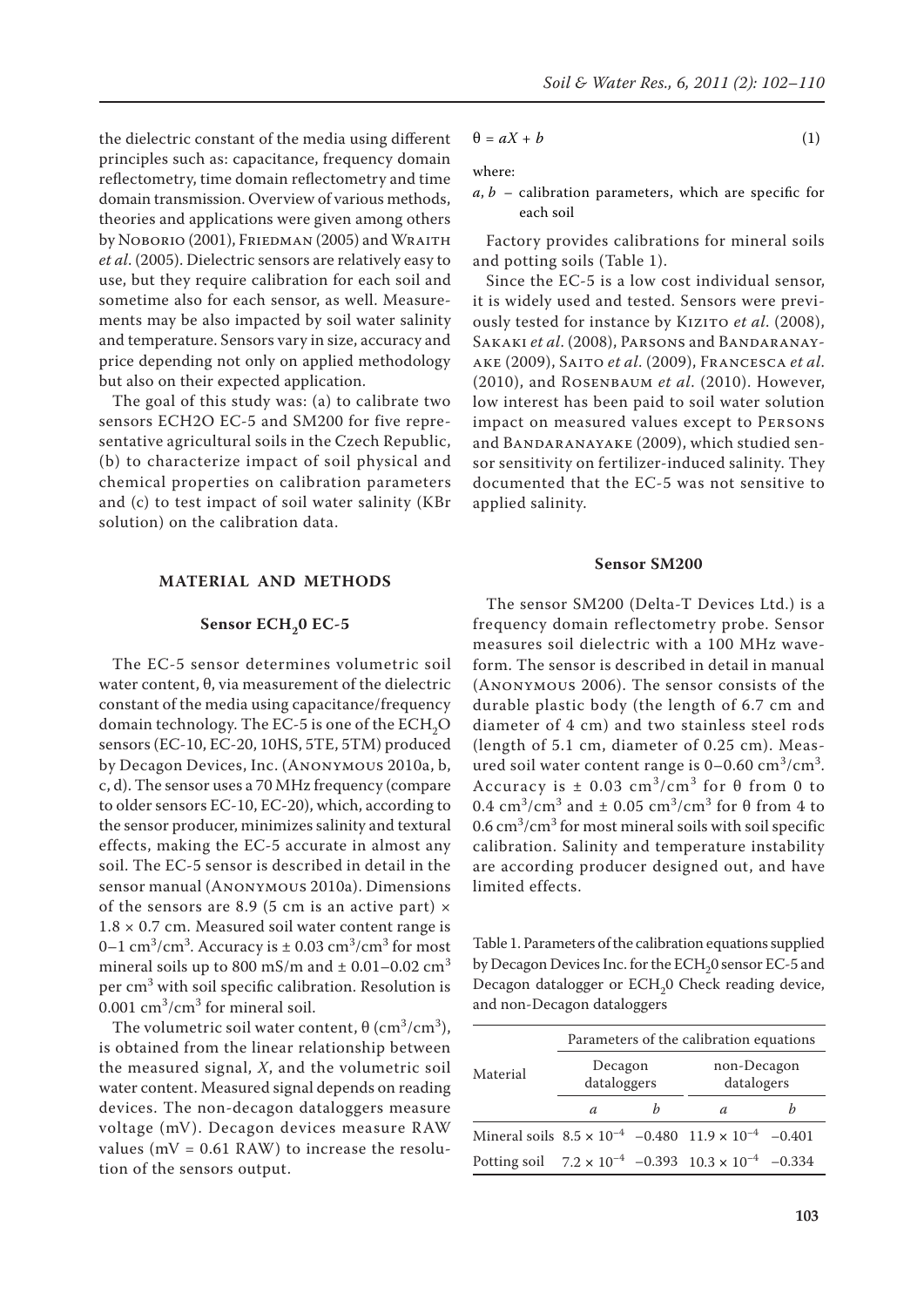A measured voltage output, *X* (mV), is related to the square root of the dielectric constant, ε, using the interpolation table or polynomial function, which is specific for this sensor.

$$
\varepsilon^{1/2} = 1.41 \times 10^{-14} X^5 - 4.75 \times 10^{-11} X^4 + 6.21 \times
$$
  
× 10<sup>-8</sup>X<sup>3</sup> - 3.91 × 10<sup>-5</sup>X<sup>2</sup> + 1.61 × 10<sup>-2</sup>X + 1.01 (2)

Volumetric soil water content, θ, is then calculated from the linear relationship between the square root of the dielectric constant and the soil water content.

$$
\varepsilon^{1/2} = a\theta + b \tag{3}
$$

where:

*a*, *b* – calibration parameters, which are specific for each soil

Manufacturer provides calibrations for mineral soils and potting soils (Table 2).

The sensor SM200 has been recently replaced by a new sensor SM300 (Anonymous 2010e), which measures also soil temperature. Measured soil water content range is 0–1 cm<sup>3</sup>/cm<sup>3</sup>. Full accuracy is declared for  $θ$  from 0 to 0.5 cm<sup>3</sup>/cm<sup>3</sup> and reduced accuracy for θ from 5 to 1 cm<sup>3</sup>/cm<sup>3</sup>. The testing and calibration of the other sensors of Delta-T Devices like ProfileProbe, ThetaProfile or WET sensor were only previously published (Blanc & Dick 2003; Mwale *et al*. 2005; Everet *et al*. 2006; Regalado *et al*. 2007; Doležal *et al*. 2008; Qi & Helmers 2010).

## **Tested soils**

Five representative agricultural soils of the Czech Republic (Table 3) were selected to calibrate both sensors. Soils were selected based on the soil map of the Czech Republic (Němeček *et al*. 2001), and the Czech soil information system PUGIS (Kozák *et al*. 1996) to cover wide range of soil properties.

Table 2. Parameters of the calibration equations supplied by Delta-T Devices Ltd. for the SM200 sensor and Moisture Meter HH2 reading device

|               |     | Parameters of the calibration equation |
|---------------|-----|----------------------------------------|
| Material      | а   |                                        |
| Mineral soils | 8.4 | 1.6                                    |
| Potting soil  | 7.7 | 1.3                                    |

Sample of equivalent of 20 kg of dry soil was collected from each location. The same soils types from selected sites (5 of 13 soils) were used when studying pesticide sorption in soils of the Czech Republic (KODEŠOVÁ et al. 2010). The soil samples were air dried and sieved through the 2-mm sieve. Stones present in the Haplic Cambisol only were removed. The basic chemical and physical soil properties (Table 3) were obtained using standard laboratory procedures under constant laboratory temperature of 20°C: the soil pH<sub>H2O</sub> and pH<sub>KCl</sub> (ISO 10390:1994), the exchangeable acidity (EA) (Hendershot *et al*. 1993), the cation exchange capacity (CEC) (BOWER & HATCHER 1966), the soil hydrolytic acidity (HA) (KLUTE 1996), the basic cation saturation (BCS) (difference between CEC and HA), the sorption complex saturation (SCS) (percentage of BCS in CEC), the oxidable organic carbon content  $(C_{\alpha})$  (Skjemstad & Baldock 2008), the CaCO<sub>3</sub> content (LOOPPERT & SUAREZ 1996), the soil salinity (Rнолрев 1996), the particle density  $(\rho_s)$  (FLINT & FLINT 2002), and the particle size distribution (fractions of clay, silt and sand) (Gee & Or 2002). Measured properties of the soils are shown in Table 3. Ten undisturbed 100-cm<sup>3</sup> soil samples were also taken at each location to measure the bulk density of soil under field conditions (Table 3).

#### **Calibration procedure**

Sensors were first calibrated for distilled water and then for bromide solution of 3 different concentrations. Experiments were performed under 20°C laboratory conditions. Six EC-5 sensors and six plastic cylinders (volume of  $606 \text{ cm}^3$ , height of 6 cm) were used for each soil to calibrate sensors for distilled water. One EC-5 sensor was placed vertically into each cylinder together with the soil material. A specific amount of soil was prepared for each cylinder and soil sample to obtain the same bulk density as was measured on the  $100$ -cm $^3$  soil samples. Soil was wetted before packing using 30, 60 and 90  $\mathrm{cm}^3$  of distilled water (the same amount for 2 cylinders) using the sprayer. Each soil sample was weighted immediately after packing to obtain soil water content gravimetrically. Simultaneously RAW counts were measured using the EC-5 and ECH<sub>2</sub>0 Check reading device, and voltage was monitored using four sensors SM-200. While the EC-5 sensors were placed in the soil permanently,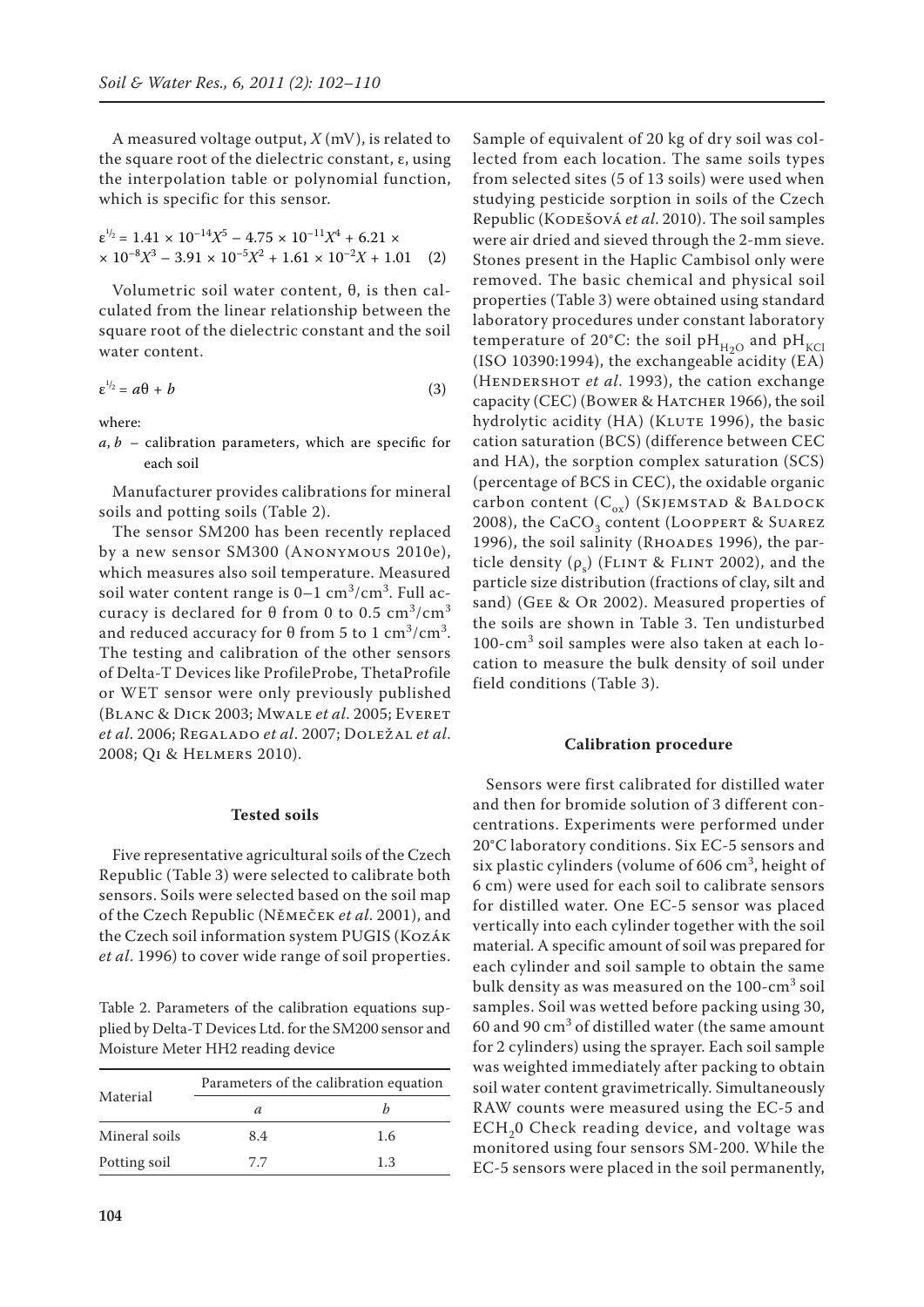| $(\rho_s)$ , bulk density $(\rho_d)$ |                  | Parent       | $\mathsf{pH}_{\mathsf{KCl}}$ | $\mathrm{pH}_{\mathrm{H}_2\mathrm{O}}$ | EA           | CEC           | HA    | <b>BCS</b> | SCS        |                |
|--------------------------------------|------------------|--------------|------------------------------|----------------------------------------|--------------|---------------|-------|------------|------------|----------------|
| Soil type                            | Location         | material     |                              | $\bigcirc$                             |              | $(mmol^+/kg)$ |       |            | (%)        |                |
| Stagnic Chernozem Siltic             | Milčice          | Marlite      | 7.43                         | 8.06                                   | 0.88         | 403.8         | 2.76  | 401.04     | 99.3       |                |
| Haplic Chernozem                     | Praha-Suchdol    | Loess        | 7.21                         | 7.69                                   | 0.72         | 263.8         | 4.20  | 259.60     | 98.4       |                |
| Arenic Chernozem                     | Velké Chvalovice | Gravely sand | 6.94                         | 7.44                                   | 0.78         | 141.3         | 3.76  | 137.54     | 97.3       |                |
| Haplic Luvisol                       | Hnévčeves        | Loess        | 5.63                         | 6.33                                   | 0.95         | 240.0         | 10.98 | 229.02     | 95.4       |                |
| Haplic Cambisol                      | Humpolec         | Orthogneiss  | 4.37                         | 4.81                                   | 2.08         | 260.0         | 23.49 | 236.51     | 91.0       |                |
|                                      |                  |              | $C_{\alpha}^{\alpha}$        | $\rm CaCO_3$                           | salinity     | sand          | silt  | clay       | Q"         | P <sub>d</sub> |
|                                      |                  |              |                              | (%)                                    | $(\mu S/cm)$ |               | (%)   |            | $(g/cm^3)$ |                |
| Stagnic Chernozem Siltic             | Milčice          | Marlite      | 2.92                         | 28.01                                  | 71.3         | 29.5          | 54.6  | 15.8       | 2.23       | 1.30           |
| Haplic Chernozem                     | Praha-Suchdol    | Loess        | 2.01                         | 7.80                                   | 43.7         | 24.4          | 56.3  | 19.3       | 2.52       | 1.35           |
| Arenic Chernozem                     | Velké Chvalovice | Gravely sand | 0.92                         | 2.50                                   | 41.8         | 73.6          | 20    | 6.4        | 2.56       | 1.75           |
| Haplic Luvisol                       | Hnévčeves        | Loess        | 1.03                         | 0                                      | 32.9         | 9.6           | 76.5  | 13.9       | 2.43       | 1.58           |
| Haplic Cambisol                      | Humpolec         | Orthogneiss  | 1.63                         |                                        | 157.8        | 55.4          | 34.7  | 9.9        | 2.39       | 1.49           |
|                                      |                  |              |                              |                                        |              |               |       |            |            |                |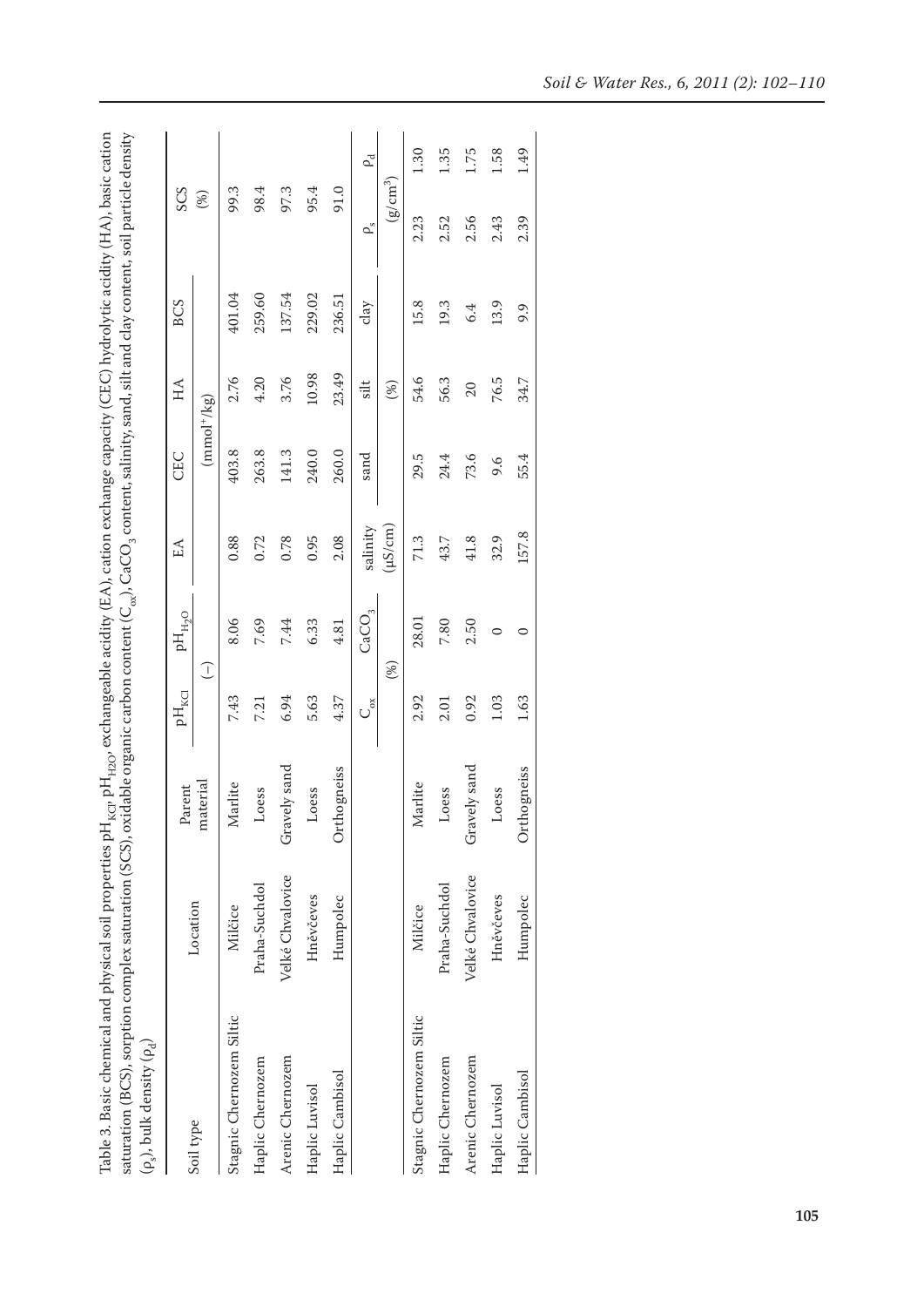the SM200 sensors were inserted into the soil only when acquiring the measurement. All soil samples were then wetted using another 90  $\text{cm}^3$ of distilled water and placed into the plastic bags for several hours to let the water to redistribute within the soil sample. After that the soil samples were again weighted, and EC-5 RAW counts and SM-200 voltage were measured. Procedure was repeated until full saturation of soil samples was reached. Despite that known amount of water was applied, a gravimetric method, which is an only direct reference method, was used to determine volumetric soil water content. Assuming specific density of water to be  $1 \text{ g/cm}^3$ , soil water content was evaluated as a ratio of mass of water (difference between mass of wet soil and mass of soil dried under 105°C) and a sample volume.

Calibration parameters of both sensors were obtained by fitting all measured data points (measured RAW counts or square roots of dielectric constant and soil water content measurements) using Eq. (1) or (3). The multiple linear regression fits were then used to relate obtained calibration parameters and soil physical and chemical properties. Method was used despite that only five soils were tested. However, soil properties exhibited values in the wide range.

Similar procedure (as calibration for distilled water) was used when examining the behaviour of both sensors for bromide solutions. In this case, three plastic





Figure 1. Measured data and calibration curves for the ECH<sub>2</sub>0 EC-5 sensor for water and three levels of concentration of Br solutions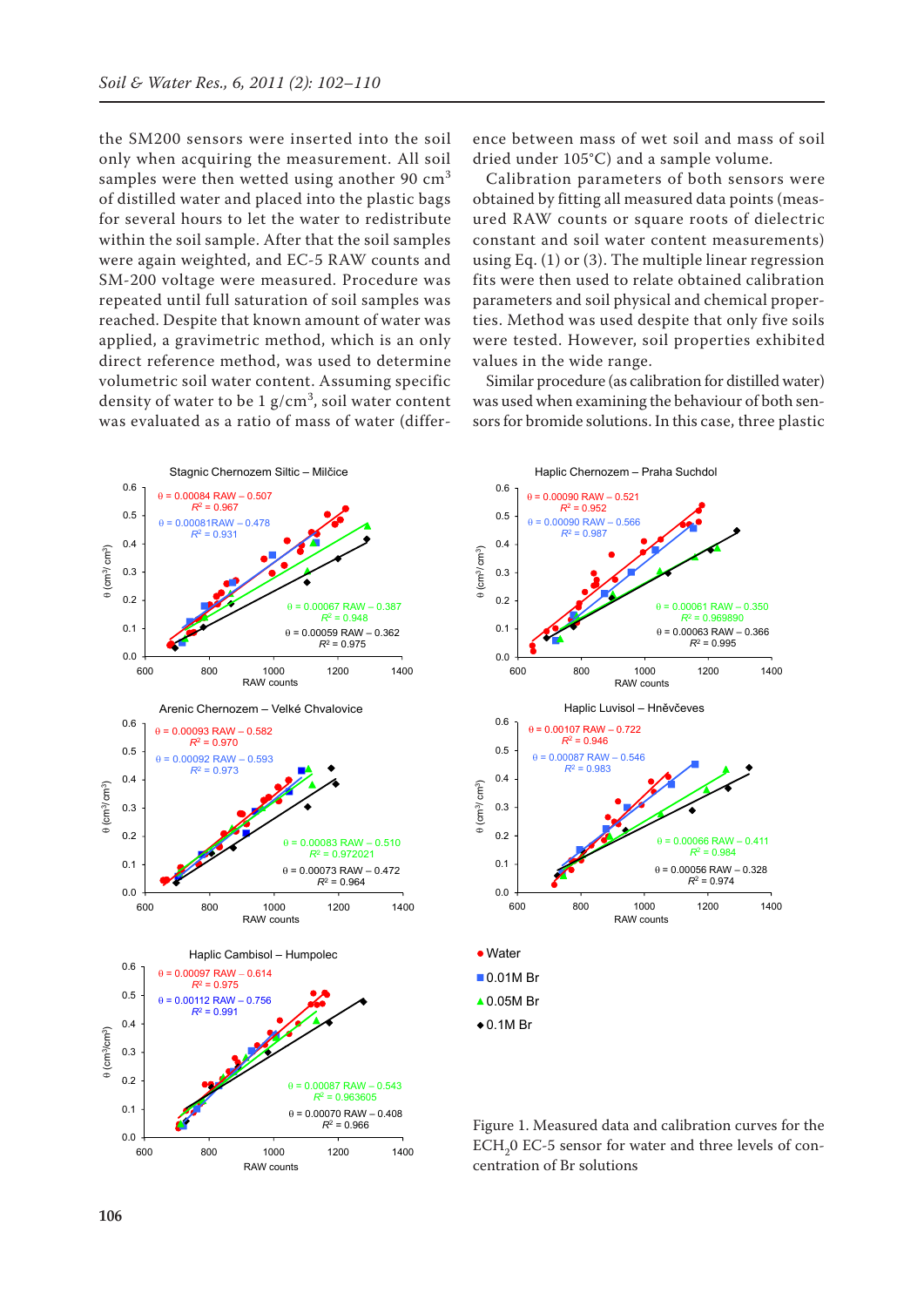cylinders, three EC-5 sensors and one SM200 sensor were used. Volume of 50 cm<sup>3</sup> of KBr solution was used for initial and consequent soil wetting. Different Br concentrations (0.01M, 0.05M and 0.1M) were applied for each soil column.

# **RESULTS AND DISCUSSION**

# Sensor ECH<sub>2</sub>0 EC-5

Measured data and resulting calibration equations for distilled water are shown in Figure 1. Figure 1 shows that measured data for six sensors and each soil type (sample) are similar, e.g. the same calibration equation may be used for all sensors. Parameters *a* and *b* are for all soils higher than parameters supplied by Decagon Devices, Ltd. (Table 1). Multiple linear regression analyses relating calibration parameters and soil physical and chemical properties showed that *a* and *b* parameters depended mostly on the bulk density  $(\rho_A)$  $(g/cm<sup>3</sup>)$ , sand fraction (%) and salinity ( $\mu$ S/cm):

 $a = 7.34 \times 10^{-5} + 6.34 \times 10^{-4} \rho_d - 4.08 \times 10^{-6}$ sand +  $+ 1.09 \times 10^{-6}$  salinity

$$
b = 2.91 \times 10^{-1} - 6.43 \times 10^{-1} \rho_d + 4.04 \times 10^{-3} \text{sand} - 1.09 \times 10^{-3} \text{salinity}
$$
 (4)

Order of soil parameters in these equations reflects the statistical significance of the variables. Eq. (4) explained 98.0% and 99.9% of the variability in the a and b parameters, respectively e.g. very good correlation was obtained. The standard deviation of the residuals was  $2.4 \times 10^{-5}$  and  $6.2 \times 10^{-3}$  for *a* and *b*, respectively. However, as mentioned above, only 5 soil samples (types) were tested. Proposed equations should be proved for larger set of soils. It should be also noted that in some cases the linear equation did not closely fit experimental data. In such cases, the third order polynomial functions (not shown) better described measured relationships. However, assuming possible experimental errors under natural conditions in the field (soil variability, temperature impact etc.) simple linear equation is sufficiently adequate to be used for soil water content evaluation.

Measured data and resulting calibration equations for KBr solution are also shown in Figure 1. It is evident that 0.01M Br solution only slightly impacted measured data. On the other hand 0.05 and 0.1M Br solutions influenced measured and calibration data

considerably (in contrary to finding of Parsons & BANDARANAYAKE 2009). Difference between calibration curves increases with KBr content in soil. The calibration curves intercept for the Haplic Cambisol (soil of the highest salinity of 157.8 µS/cm) was found at higher value of soil water content (approximately  $0.15 \text{ cm}^3/\text{cm}^3$ ) compare to the intercept for the other soils. Measured values are therefore less influenced (no noticeable impact up to soil water content of  $0.25 \text{ cm}^3/\text{cm}^3$ ) by KBr solution compare to measurements in other soils. Similarly measurements in Arenic Chernozem (salinity of 71.3 µS/cm) were not considerably impacted up to Br concentration of 0.5M. Apparently, KBr solution impact decreased with increasing initial soil salinity.

#### **Sensor SM200**

Measured data and resulting calibration equations for distilled water are shown in Figure 2. Figure 2 shows that measured data for four sensors, columns and each soil are similar, e.g. the same calibration equation may be used for all sensors. Parameters *a* are lower for all soils and parameter *b* are higher than parameters supplied by Delta-T Devices (Table 2). Multiple linear regression analyses showed that *a* and *b* parameters depend mostly on the sand fraction (%), salinity ( $\mu$ S/cm) and CaCO<sub>3</sub> content (%) again:

$$
a = 7.08 - 0.0049 \text{ salinity} + 0.0079 \text{ sand} ++ 0.0014 \text{ CaCO}_3
$$

$$
b = 2.376 - 0.0049 \text{ sand} \tag{5}
$$

Order of soil parameters in these equations reflects the statistical significance of the variables. Eq. (4) explained 99.9% and 83.7% of the variability in the *a* and *b* parameters, respectively. The standard deviation of the residuals was 0.0076 and 0.064 for *a* and *b*, respectively.

Measured data and resulting calibration equations for KBr solution are also shown in Figure 2. Figures show that while 0.01 and 0.05M Br solution had almost no impact on measured data, bromide solution of 0.1M Br noticeably influenced measured data. Sensor producer declared limited impact of soil water salinity on measured data, which was proved only for lower Br concentrations. However, the effect of soil water salinity on SM200 measurements is considerably lower as compared to the salinity impact on EC-5 measurements.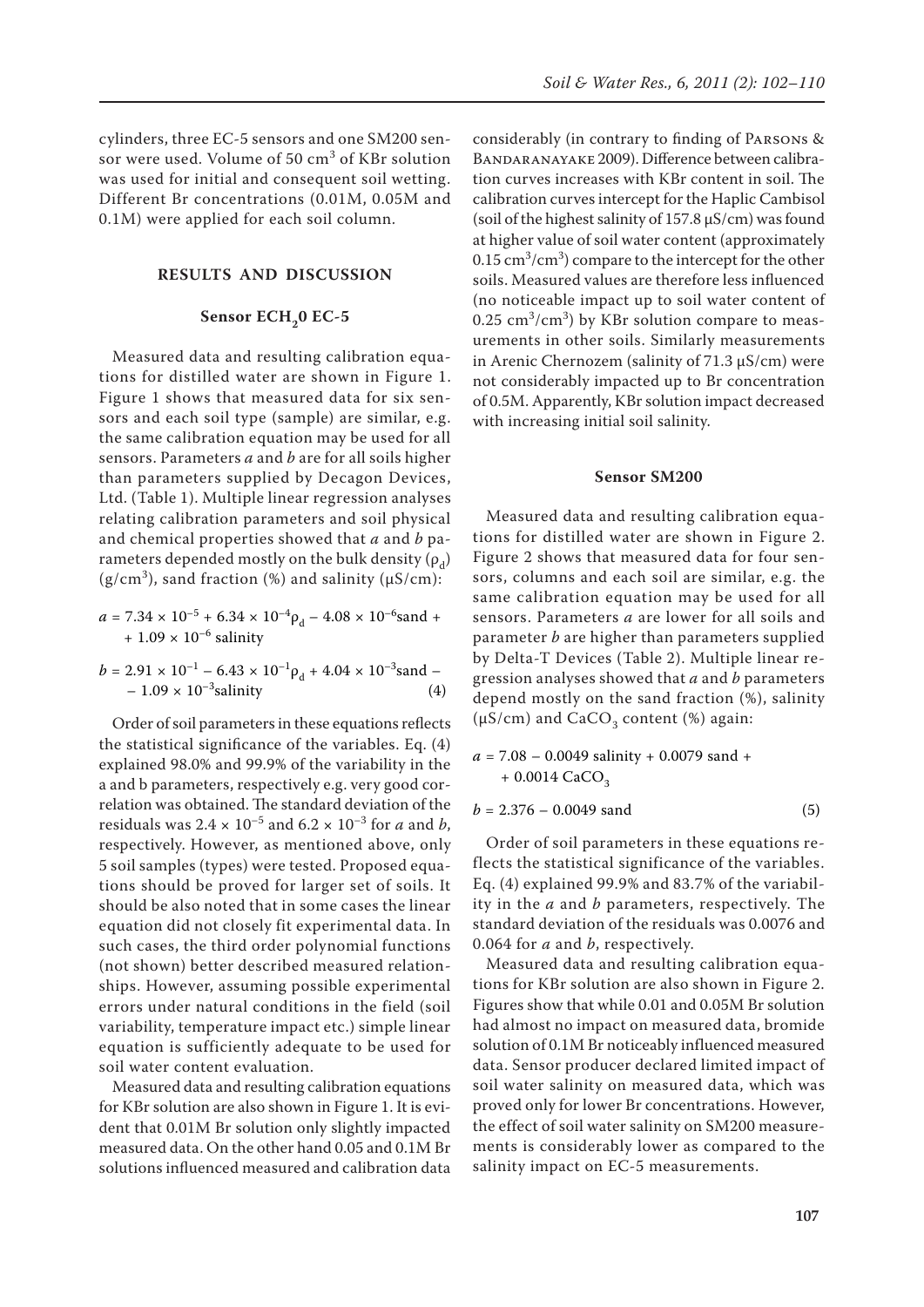

# **CONCLUSIONS**

The sensors ECH<sub>2</sub>0 EC-5 and SM200 for measuring soil water content were tested in this study.

Both sensors appeared to be very sensitive and suitable for continual soil water content measurements. Measured data were not sensor dependent. Both sensors were sensitive to small changes of water content. The higher values of *a* parameters insured relative accuracy of both sensors. Measurements of both sensors were sensitive to the soil water salinity. Sensitivity of the SM200 was lower



Figure 2. Measured data and calibration curves for the SM200 sensor for water and three levels of concentrations of Br solutions

than the EC-5 sensitivity. Both calibrated sensors provided reliable measured data for lower bromide concentrations. Impact of soil water salinity on the EC-5 measurements decreased with initial soil salinity. Noticeable impact of soil water salinity on the SM200 measurements was found only for 0.1M Br solution.

Multiple linear regression analyses proved relationship between calibration parameters of the EC-5 (obtained for distilled water) and the bulk density, sand fraction and initial soil salinity. Parameter *a* the SM200 depended on the initial soil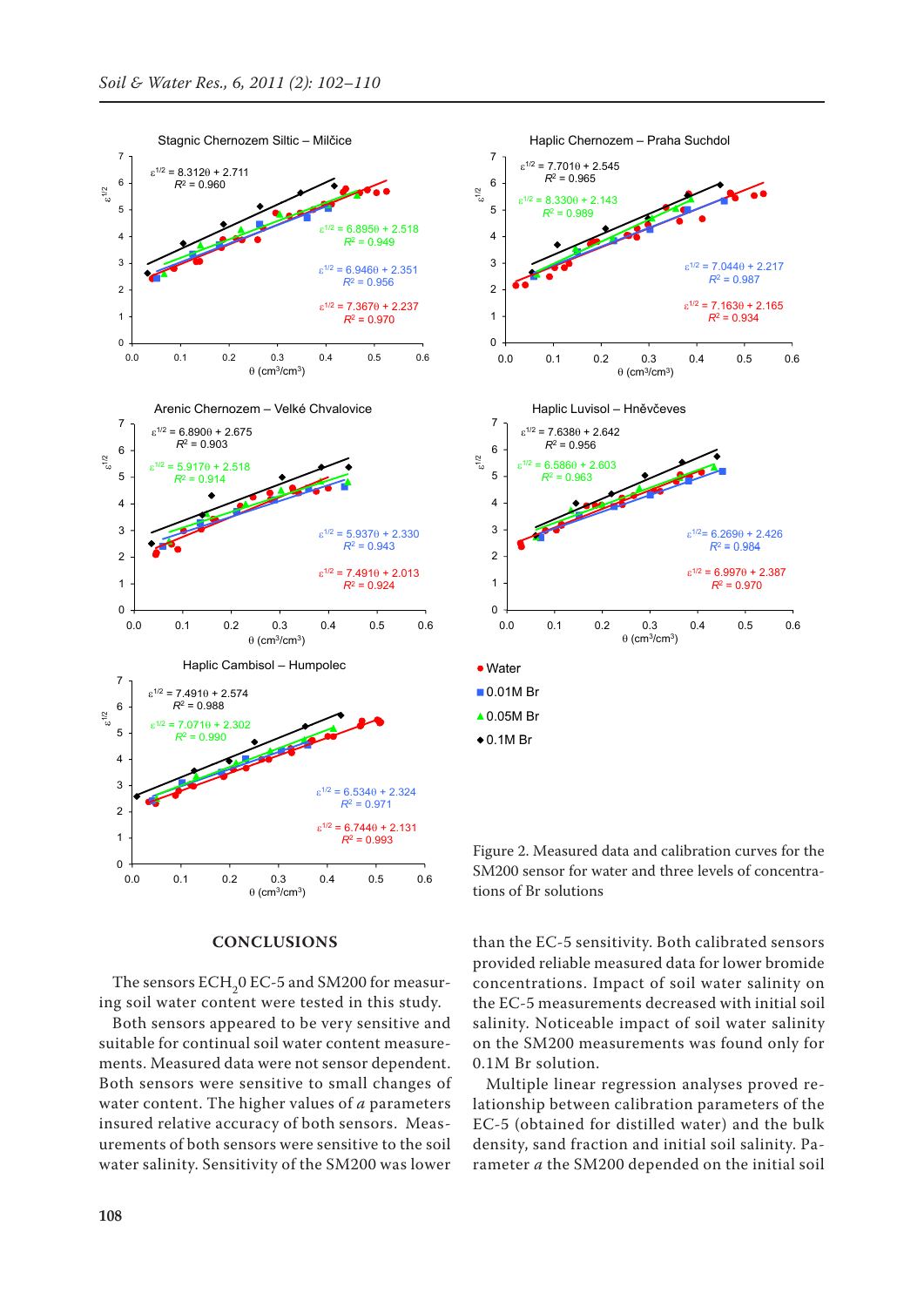salinity, sand fraction and  $CaCO<sub>3</sub>$  content and parameter *b* of the SM200 depended on the sand fraction. Evaluated equations have limited application for similar soils in the Czech Republic. In some soils, sensor measurements may be influenced by soil structure and gravel content, which was not present in studied soils. Study should be extended for other soils to obtain more specific information for various soil materials.

*Acknowledgements.* Authors would like to thank to colleagues V. Penížek and M. Mühlhanselová for helping with the soil selection, and to former students of Czech University of Life Sciences J. HEVERLOVÁ and G. ŠEDIVCOVÁ for performing calibration experiments.

## **References**

- Anonymous (2006): User Manual for the SM200 Soil Moisture Sensor. Delta-T Devices, Ltd., Cambridge. Available at http://www.delta-t.co.uk/support-article. html?article=faq2006053017066
- Anonymous (2010a): EC-20, EC-10, EC-5 Soil Moisture Sensors Operator's Manual. Decagon Devices, Inc., Pullman. Available at http://www.decagon.com/assets/ Manuals/EC-20-EC-10-EC-5-Soil-Moisture-Sensor-User-Manual.pdf
- Anonymous (2010b): 10HS Soil Moisture Sensor Operator's Manual. Decagon Devices, Inc., Pullman. Available at http://www.decagon.com/assets/ Manuals/10HS-Manual.pdf
- Anonymous (2010c): 5TE Water Content, EC and Temperature Sensors Operator's Manual. Decagon Devices, Inc., Pullman. Available at http://www.decagon. com/assets/Manuals/5TE-Manual.pdf
- Anonymous (2010c): 5TM Water Content and Temperature Sensors Operator's Manual. Decagon Devices, Inc., Pullman. Available at http://www.decagon.com/ assets/Manuals/Manual-5TM.pdf
- Anonymous (2010e): User Manual for the SM300 Soil Moisture Sensor. Delta-T Devices, Ltd., Cambridge. Available at http://www.delta-t.co.uk/support-article. html?article=faq2010060316700
- Blanc L., Dick J.M. (2003): Errors in repeated measurements of soil water content in pots using a ThetaProbe. Soil Use and Management, **19**: 87–88.
- BOWER C.A., HATCHER J.T. (1966): Simultaneous determination of surface area and cation-exchange capacity. Soil Science Society of America Proceedings, **30**: 525–527.
- Dane H., Topp G.C. (2002): Methods of Soil Analysis, Part 4 – Physical Methods, Soil Science Society of America, Inc., Madison.
- Doležal F., Litschmann T., Kučera J., Peterková J., Zavadil J., Vacek J., Pražák P., Pilná E., Bayer T., NECHVÁTAL M. (2008): Field and laboratory ad hoc calibrations of Virrib and ThetaProbe dielectric sensors for soil moisture measurements. Soil and Water Research, **3**: 199–214.
- EVERET S.R., TOLK J.A, HOWELL T.A. (2006): Soil profile water content determination: Sensor accuracy, axial response, calibration, temperature dependence and precision. Vadose Zone Journal, **5**: 894–907.
- Flint A.L., Flint L.E. (2002): Particle density. In: Dane J.H., Topp G.C. (eds): Methods of Soil Analysis. Part 4 – Physical Methods. Soil Science Society of America, Inc., Madison, 229–240.
- Francesca V., Osvaldo F., Stefano P., Paolo R.P. (2010): Soil moisture measurements: Comparison of instrumentation performance. Journal of Irrigation and Drainage, **136**: 81–89.
- FRIEDMAN S.P. (2005): Soil properties influencing apparent electrical conductivity: a review. Computers and Electronics in Agriculture, **46**: 45–70.
- Gee G.W., Or D. (2002): Particle-size analysis. in: Dane J.H., Topp G.C. (eds): Methods of Soil Analysis. Part 4 – Physical Methods. Soil Science Society of America, Inc., Madison, 255–294.
- HENDERSHOT W.H., LALANDE H., DUQUETTE M. (1993): Soil Reaction and Exchangeable acidity, in Soil Sampling and Method of Analysis. Canadian Society of Soil Science. Lewis Publisher, Boca Raton, 141–185.
- ISO 10390 (1994): Determination of pH. International Organization of Standardization, Standard of Soil quality, Geneve.
- Kizito F., Campbell C.S., Campbell G.S., Cobos D.R., Teare B.L., Carter B., Hopmans J.W. (2008): Frequency, electrical conductivity and temperature analysis of a low-cost capacitance soil moisture sensors. Journal of Hydrology, **352**: 367–378.
- KLUTE A. (1996): Methods of Soil Analysis. Agronomy Monograph 9. American Society of Agronomy, Madison.
- Kodešová R., Kočárek M., Kodeš V., Drábek O., Kozák J., Hejtmánková K. (2011): Pesticide adsorption in relation to soil properties and soil type distribution in regional scale. Journal of Hazardous Materials, **186**: 540–550.
- Kozák J., Němeček J., Jetmar M. (1996): The database of soil information system – PUGIS. Rostlinná výroba, **42**: 529–534.
- Looppert H.R., Suarez L.D. (1996): Carbonate and Gypsum. In: Sparks D.L., Page A.L., Helmke P.A., Loeppert R.H., Soltanpour P.N., Tabatabai M.A., Johnston C.T., Sumner M.E. (eds): Methods of Soil Analysis. Part 3 – Chemical Methods. Soil Science Society of America, Inc., Madison, 437–474.